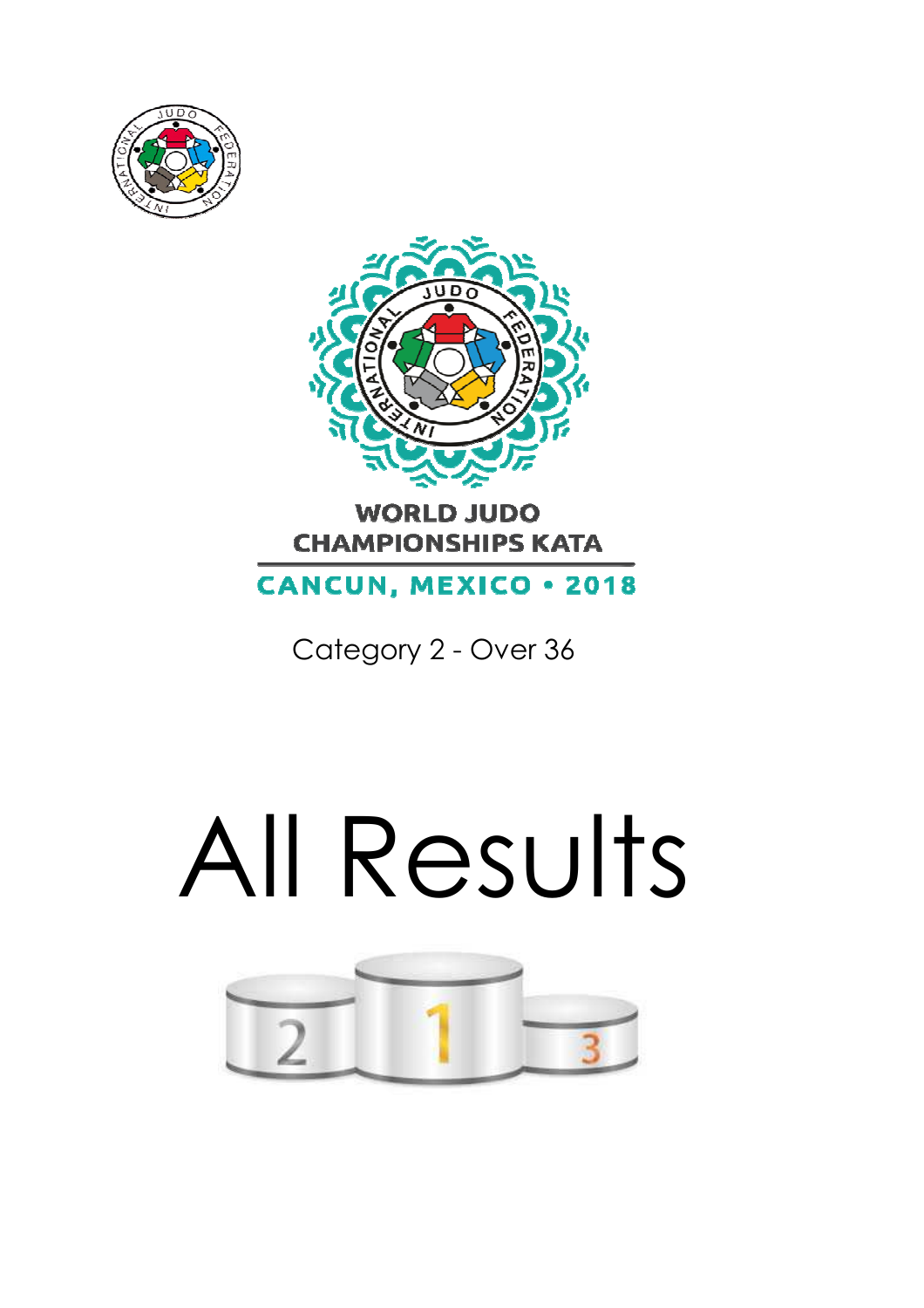



|              | Nage No Kata (Category 2 - Final)                  |             |                       |           |
|--------------|----------------------------------------------------|-------------|-----------------------|-----------|
| <b>Place</b> | ا Tori - Uke                                       |             | <b>Country Points</b> |           |
| 1            | SAKAMOTO Michito - YOKOYAMA Takayuki               | <b>. .</b>  | JPN                   | 436,0     |
| 2            | <b>COLLINI Mauro - RONDININI Tommaso</b>           | a ka        |                       | ITA 399,0 |
| 3            | MARIN GOMEZ NIEVES Antonio - AYALA TORRADO Eduardo | 80 1        | <b>ESP</b>            | 386,5     |
| 4            | <b>ESCOBAR Glatenferd - BERMUDEZ Miguel</b>        | <u>—</u>    | COL                   | 375,5     |
| 5.           | TELLO Gerardo - SUGUIEDA Sergio                    | <u> Ser</u> |                       | USA 342,0 |
| 6            | <b>PAEZ Mario - PLOUIN Cedric</b>                  | <b>B</b>    | <b>MEX</b>            | 305.0     |

|                | Nage No Kata (Category 2 - Group 1)                |                  |                       |       |
|----------------|----------------------------------------------------|------------------|-----------------------|-------|
| <b>Place</b>   | Tori - Uke                                         |                  | <b>Country Points</b> |       |
|                | SAKAMOTO Michito - YOKOYAMA Takayuki               | $\bullet$        | JPN.                  | 478,5 |
| $\overline{2}$ | <b>ESCOBAR Glatenferd - BERMUDEZ Miguel</b>        | -                | COL.                  | 420,0 |
| 3              | <b>COLLINI Mauro - RONDININI Tommaso</b>           | a ka             | ITA.                  | 409,0 |
| 4              | MARIN GOMEZ NIEVES Antonio - AYALA TORRADO Eduardo | 卷                | <b>ESP</b>            | 398,0 |
| 5.             | TELLO Gerardo - SUGUIEDA Sergio                    | ▀▀               | USA                   | 347,5 |
| 6              | PAEZ Mario - PLOUIN Cedric                         | <b>Septiment</b> | MEX                   | 317.5 |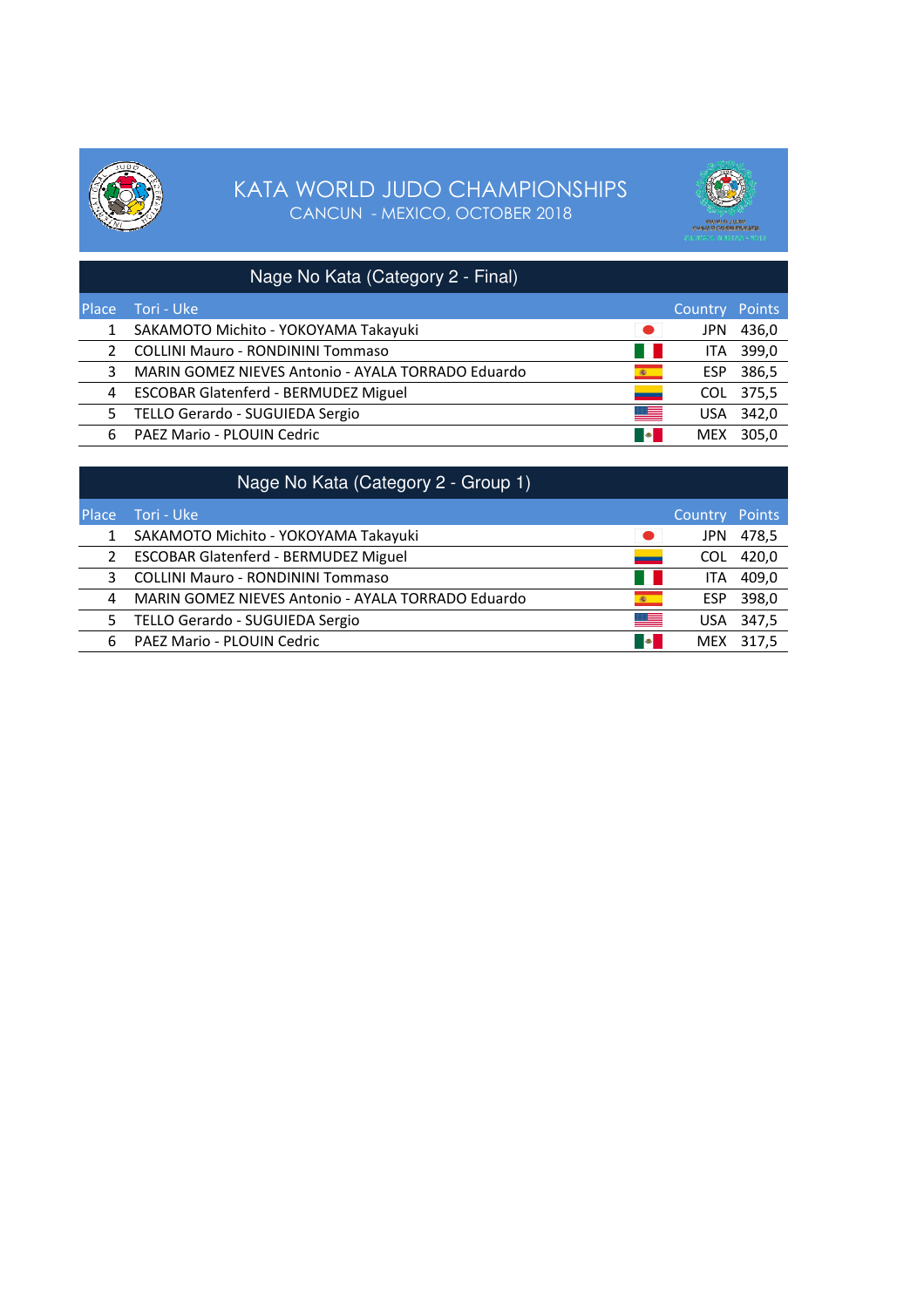



| Katame No Kata (Category 2 - Final) |                                                          |                     |                |           |
|-------------------------------------|----------------------------------------------------------|---------------------|----------------|-----------|
| <b>Place</b>                        | i Tori - Uke '                                           |                     | Country Points |           |
| 1                                   | NAKAYAMA Satoshi - HAYASHI Seiji                         | $\bullet$           | JPN.           | 442,0     |
| 2                                   | GOICOECHANDIA HUETE Juan pedro - VILLAR AGUILERA Roberto | $\mathcal{R} =$     | <b>ESP</b>     | 408,5     |
| 3                                   | <b>CESTER Massimo - MAURI Davide</b>                     | <b>The Contract</b> |                | ITA 399,0 |
| 4                                   | VAN DER WERFF Tycho - LEFEVERE David                     | =                   | NED            | 398,5     |
| 5.                                  | PALMER Kelly - OKAMURA Gordon                            | <b>PAGE</b>         | <b>CAN</b>     | 395,0     |
| 6                                   | NARDI Alexandre Ricardo - BATISTA Mauricio               | $\bullet$           | <b>BRA</b>     | 385,5     |

|              | Katame No Kata (Category 2 - Group 1) |                       |            |           |
|--------------|---------------------------------------|-----------------------|------------|-----------|
| <b>Place</b> | Tori - Uke                            |                       | Country    | Points    |
|              | NAKAYAMA Satoshi - HAYASHI Seiji      | $\bullet$             | <b>JPN</b> | 435,5     |
|              | VAN DER WERFF Tycho - LEFEVERE David  | $\equiv$              | NED.       | 384,5     |
| 3            | PALMER Kelly - OKAMURA Gordon         | $\blacktriangleright$ | <b>CAN</b> | 373,0     |
|              | 4 NEWCOMER Douglas - NEWCOMER Wilbern | <u> Serial</u>        |            | USA 370,0 |
| 5.           | <b>ARSLAN Yusuf - SESSINI Sergio</b>  | —                     | <b>GER</b> | 360,5     |
| 6            | YUNG Dmitry - SHCHETINSKIY Sergey     | المستد                | RUS.       | 351,0     |

| Katame No Kata (Category 2 - Group 2) |                                                          |              |                |           |
|---------------------------------------|----------------------------------------------------------|--------------|----------------|-----------|
| <b>Place</b>                          | Tori - Uke                                               |              | Country Points |           |
|                                       | GOICOECHANDIA HUETE Juan pedro - VILLAR AGUILERA Roberto | (编一)         | ESP            | 404,5     |
| 2                                     | <b>CESTER Massimo - MAURI Davide</b>                     | a ka         | ITA            | 388,0     |
| 3                                     | NARDI Alexandre Ricardo - BATISTA Mauricio               | $\bullet$    |                | BRA 378,5 |
| 4                                     | <b>GARCIA Carlos - GARCIA Miguel</b>                     | <b>SOLU</b>  |                | MEX 335,5 |
| 5.                                    | WAKABAYASHI Mary - MOYE Pamela                           | <u>sse i</u> |                | USA 330,5 |
| 6                                     | NIEDOMAGALA Wojciech - NOWAKOWSKI Marcin                 |              | POL            | 143,2     |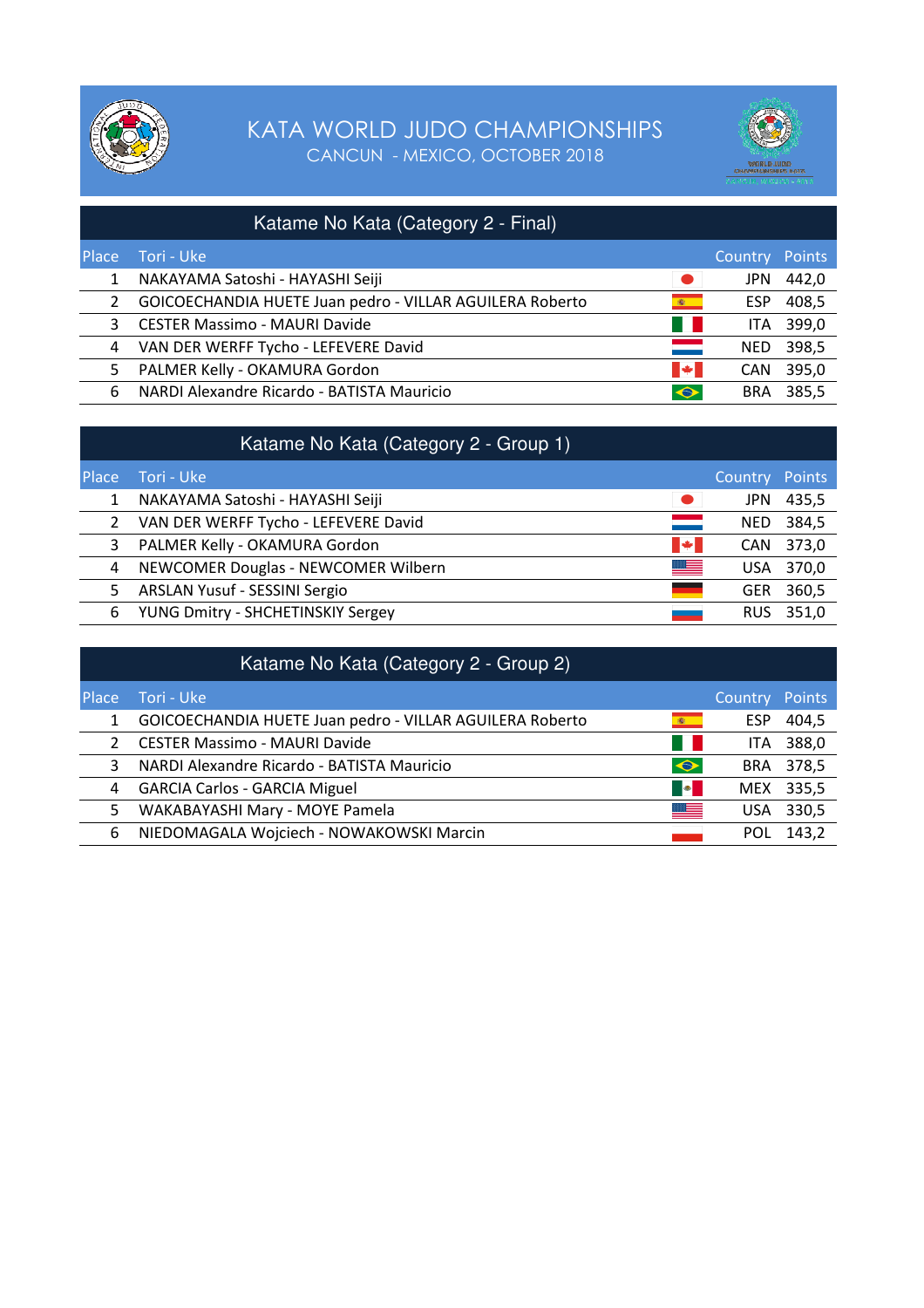



|              | Ju No Kata (Category 2 - Final)                    |            |                       |           |
|--------------|----------------------------------------------------|------------|-----------------------|-----------|
| <b>Place</b> | Tori - Uke                                         |            | <b>Country Points</b> |           |
| $\mathbf{1}$ | DAX ROMSWINKEL Wolfgang - LOOSEN Ursula            |            | <b>GER</b>            | 426,0     |
| $2^{\circ}$  | TARABELLI Giovanni - TARABELLI Angelica            | <b>4 P</b> |                       | ITA 418,0 |
| 3            | WIRTZ Emmanuel - VOINDROT Armelle                  |            |                       | FRA 416,5 |
| 4            | PEREIRA Roberto Carlos - HORI Nadia Hissako        | $\bullet$  |                       | BRA 396,0 |
| 5.           | <b>GARCIA PIZARRO Manuel - PICAZO AMOR Vicente</b> | (40)       | <b>ESP</b>            | 393,5     |
| 6            | TAMAI Karl - JACKSON Diane                         | ▓▆▅        |                       | 383.0     |

|              | Ju No Kata (Category 2 - Group 1)                  |                     |                       |           |
|--------------|----------------------------------------------------|---------------------|-----------------------|-----------|
| <b>Place</b> | Tori - Uke                                         |                     | <b>Country Points</b> |           |
| 1            | DAX ROMSWINKEL Wolfgang - LOOSEN Ursula            | ٠                   | GER                   | 420,0     |
|              | <b>TAMAI Karl - JACKSON Diane</b>                  | <u> Esternalist</u> |                       | USA 371,0 |
| 3            | <b>GARCIA PIZARRO Manuel - PICAZO AMOR Vicente</b> | $\mathcal{R}$       |                       | ESP 369,5 |
| 4            | BENEY Fabrice - JEANNERET-BERRUEX Laurence         | $\mathbf{H}$ .      |                       | SUI 349,5 |
| 5.           | VERMA Meera - TRINH Amy                            | ॣैं.                |                       | AUS 339,5 |
| 6            | DAGDAGAN Frederick - PASTERIS Lee                  | ▓▆▅                 | USA                   | 325.0     |

|              | Ju No Kata (Category 2 - Group 2)               |                |                       |           |
|--------------|-------------------------------------------------|----------------|-----------------------|-----------|
| <b>Place</b> | Tori - Uke                                      |                | <b>Country Points</b> |           |
| $\mathbf{1}$ | TARABELLI Giovanni - TARABELLI Angelica         | a ka           | <b>ITA</b>            | 398,0     |
|              | WIRTZ Emmanuel - VOINDROT Armelle               | $\blacksquare$ | FRA                   | 394,0     |
| 3            | PEREIRA Roberto Carlos - HORI Nadia Hissako     | $\bullet$      |                       | BRA 379,0 |
| 4            | ARROYO MARTIN Mariano - GARCIA POZO Juan Manuel | 卷一             | ESP                   | 364,5     |
| 5.           | FERLAND Danielle - LACHAINE Meggie aiko         | <b>PART</b>    | <b>CAN</b>            | 351,0     |
| 6            | <b>SMITH Brent - SCHWALM Theodore</b>           | ≋≡             | USA                   | 311.5     |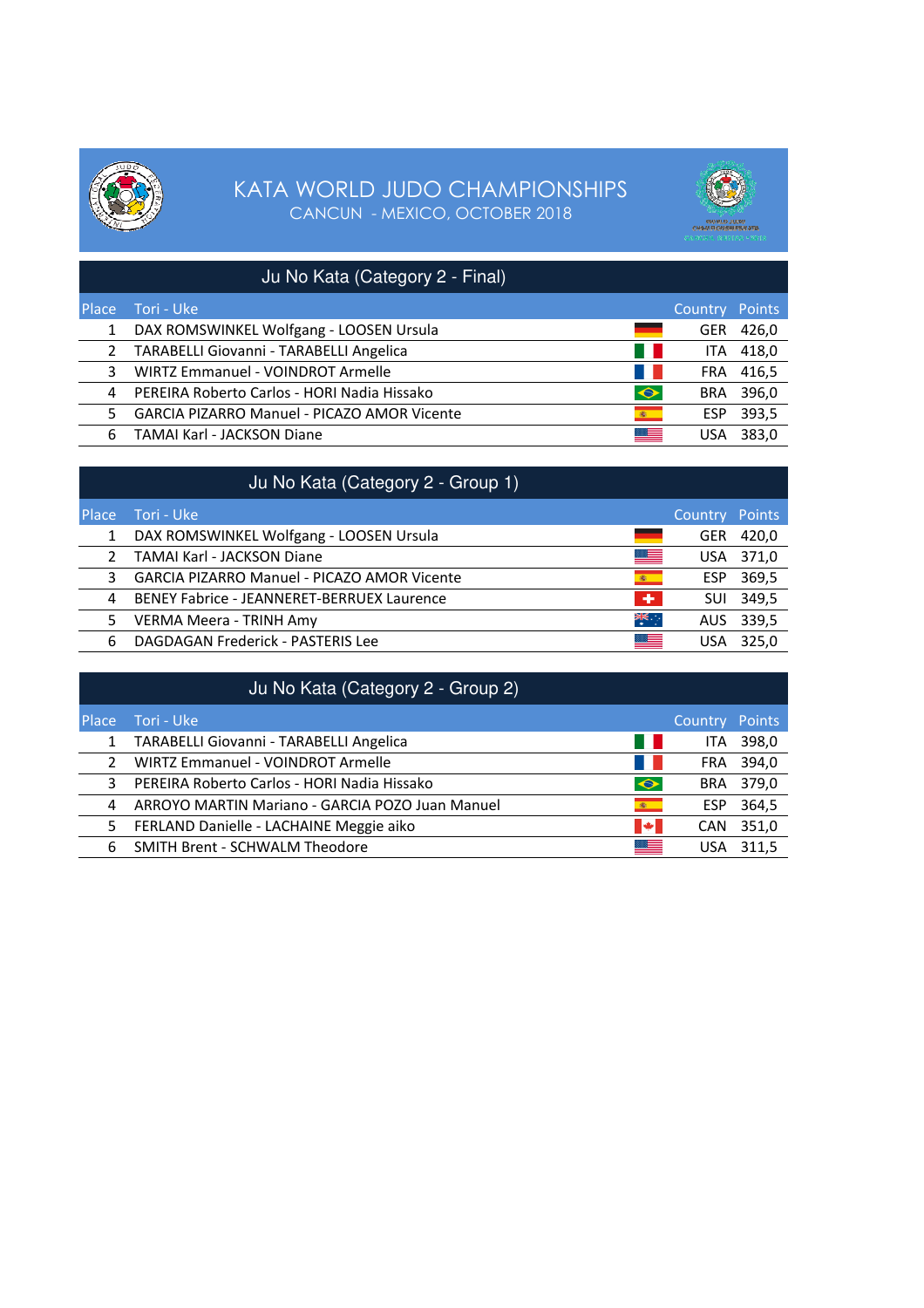



|       | Kime No Kata (Category 2 - Final)                   |                  |            |           |
|-------|-----------------------------------------------------|------------------|------------|-----------|
| Place | Tori - Uke                                          |                  | Country    | Points    |
|       | TAKEISHI Kenji - UEMATSU Koji                       | $\bullet$        | JPN.       | 576,5     |
| 2     | JEUFFROY Michel - JEUFFROY Laurent                  | a ka             |            | FRA 551,5 |
| 3     | VICENS SIQUIER Miquel angel - VICENS SIQUIER Antoni | (数)              | ESP.       | 535,5     |
| 4     | MORONTA PENA David - LOPEZ PRADO Alberto            | $\mathbb{R}^{n}$ | ESP        | 525,0     |
| 5     | DE ARAUJO Rone - DE ARAUJO Victor Henrique          | $\bullet$        | <b>BRA</b> | 510,5     |
| 6     | <b>CAPRIOTTI Lisa - GOUTHRO Robert</b>              | <u> 23 - J</u>   | USA        | 501.0     |

|              | Kime No Kata (Category 2 - Group 1)        |           |                |           |
|--------------|--------------------------------------------|-----------|----------------|-----------|
| <b>Place</b> | Tori - Uke                                 |           | Country Points |           |
| 1            | JEUFFROY Michel - JEUFFROY Laurent         | a ka      |                | FRA 524,5 |
|              | MORONTA PENA David - LOPEZ PRADO Alberto   | 6 1       | ESP            | 508,0     |
| 3            | DE ARAUJO Rone - DE ARAUJO Victor Henrique | $\bullet$ | <b>BRA</b>     | 496,0     |
| 4            | MAVILIA Antonio - GANDOLFO Giovanni        | - 1       | ITA.           | 481,0     |
| 5.           | TAKAHASHI Allyn - MARION Davin             | <b>M</b>  | <b>CAN</b>     | 451.5     |

|              | Kime No Kata (Category 2 - Group 2)                 |                   |                |       |
|--------------|-----------------------------------------------------|-------------------|----------------|-------|
| <b>Place</b> | Tori - Uke                                          |                   | Country Points |       |
|              | TAKEISHI Kenji - UEMATSU Koji                       | $\bullet$         | JPN.           | 556,5 |
| $\mathbf{2}$ | VICENS SIQUIER Miquel angel - VICENS SIQUIER Antoni | (6)               | ESP.           | 514,0 |
| 3            | <b>CAPRIOTTI Lisa - GOUTHRO Robert</b>              | <u> SSL I</u>     | <b>USA</b>     | 494,0 |
| 4            | <b>TOMMASI Enrico - GAINELLI Giulio</b>             | <b>TELEVISION</b> | ITA            | 493,5 |
| 5.           | MESSAADIA Rachid - TOUATI Abdelkrim                 | $\bullet$         | ALG.           | 480.5 |
|              |                                                     |                   |                |       |